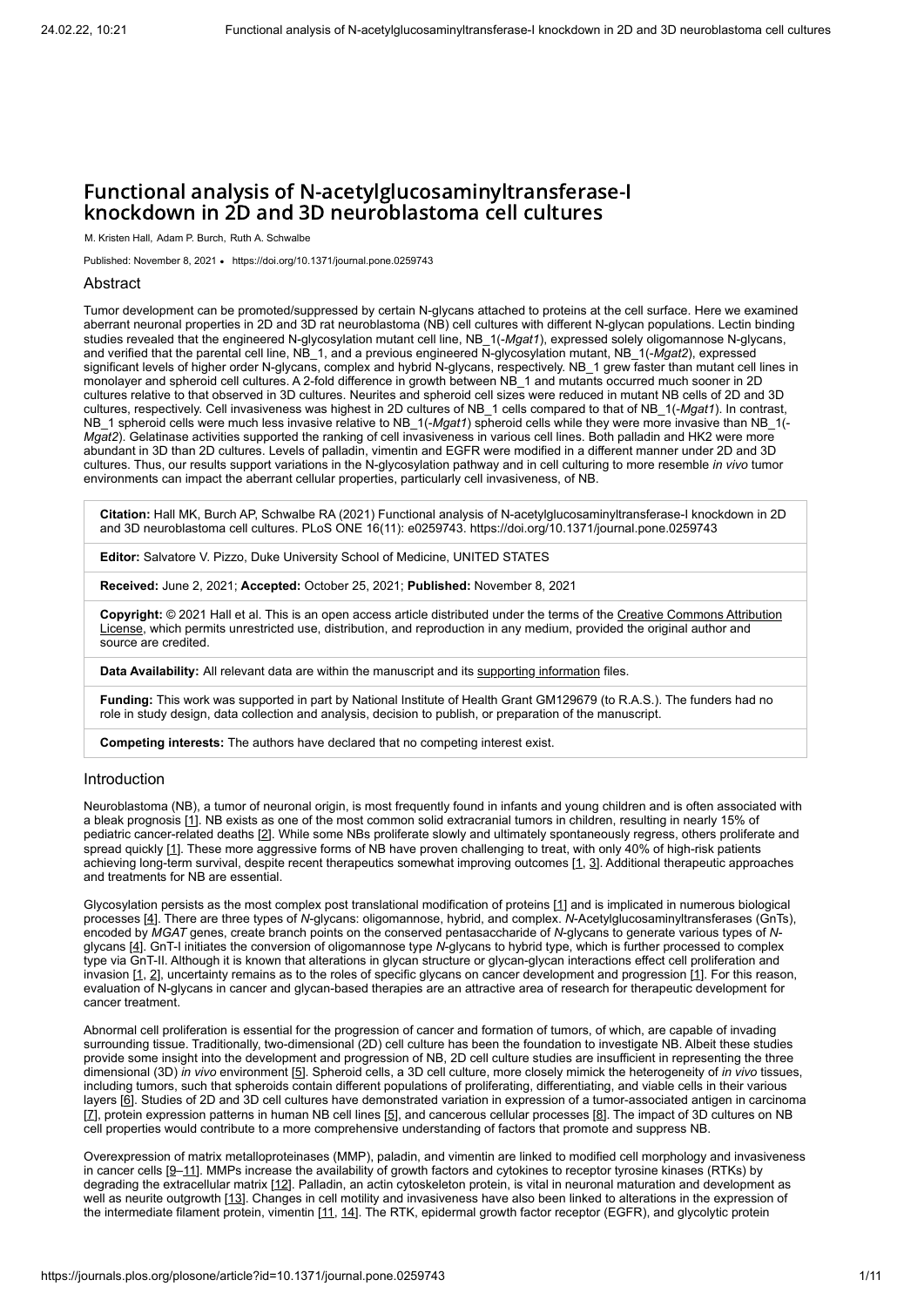hexokinase-2 (HK2) influence cell growth and the overexpression of both have been linked to more invasive and aggressive cancers [[15–](#page-9-3)[17\]](#page-9-4). Overexpression of HK2 has been associated with as much as 70% of cancers [\[15](#page-9-3)] and is a known participant in the Warburg Effect. We postulate that the expression and activity of these and other candidate proteins are dependent on the types N-glycans populating NB cells.

Previously, our lab demonstrated that knockdown of *MGAT2/Mgat2* gene suppresses tumorgenicity in 2D cultured human [[18\]](#page-9-5) and rat NB cell lines [\[19,](#page-9-6) [20\]](#page-9-7). The knockdown of GnT-II prevents the conversion of hybrid to complex type N-glycans, thus yielding a glycosylation mutant cell line. Further, substitution of complex with hybrid types of N-glycans diminished aberrant NB cell properties [\[18](#page-9-5), [20\]](#page-9-7). Given the implications of alterations in N-glycan processing on suppression/promotion of cancerous cell properties, herein, we further manipulate the N-glycan pathway via knockdown of *Mgat1*, thereby creating a mutant cell line with even less processed N-glycans. Lectin binding studies were employed to show that the N-glycans were mainly oligomannose type. In addition to our aim of examining changes in N-glycan processing on cell growth, dissociation, migration, and invasion, we aim to determine the impact of the microenvironment in which the cells are cultured, 2D versus 3D on those same cellular properties. Also, western blotting was used to distinguish if EGFR, hexokinase 2, palladin, and vimentin protein levels were altered among the three distinct cell lines, and further compare the levels between 2D and 3D cultured cell lines. Gelatin zymography assays were utilized to detect differences in MMP activity. Thus, this report demonstrates that interruption in the N-glycosylation pathway alter aberrant NB cell properties, and furthermore that 2D and 3D cultures are affected in a different manner.

# Materials and methods

### **Cell lines, cell culture, and cell transfection**

Rat B35 neuroblastoma (NB) (American Type Culture Collection, Manassas, VA, USA) were used to generate a clonal NB cell line, NB\_1 [[19\]](#page-9-6). Previously, we used CRISPR/Cas9 technology to silence rat *Mgat2* gene [[19](#page-9-6)] and those protocols were utilized to silence rat *Mgat1* in the NB\_1 clonal cell line, generating N-glycosylation mutant cell lines, referred to as NB\_1(*-Mgat2*), and NB\_1(*- Mgat1*), respectively. In brief, Zi-Fit Targeter software was used for designing *Mgat1* sgRNA oligonucleotides 5' **CACC**GTGCTATCATCTTTGTGGGC-3' and 5'-**AAAC** GCCCACAAAGATGATAGCAC. Recombinant pSpCas9(BB)-2A-Puro vector (Addgene plasmid ID: 48139) encoding *Mgat1* was employed to create the GnT-I knockout in NB\_1 cells, referred to as NB\_1(- *Mgat1*). After transfections, genomic DNA was isolated from some cells of a colony of NB\_1(-*Mgat1*) cells and a fragment of the *Mgat1* gene was amplified and cloned into pCR2.1 TOPO vector for DNA sequencing. DNA sequencing of 9 recombinant vectors showed frameshift mutations in *Mgat1* and was used as the NB\_1(-*Mgat1*). Further there was no alternative start codon, in frame, until residue 251. The remaining portion of cells were expanded and used for subsequent experiments. DMEM containing 10% FBS, 50 U/mL penicillin, and 50 µg/mL streptomycin at 37° was used in a 5% CO<sub>2</sub> atmosphere to maintain 2D and 3D NB cell cultures. The NB\_1(-*Mgat1*) cell line was rescued by transient transfection with pCDNA3.1 recombinant vector coding the mouse *Mgat1* cDNA using the Lipofectamine<sup>®</sup> 2000 (Thermofisher Scientific, MA, USA) protocol <u>[\[18](#page-9-5)</u>]. The mouse *Mgat1* coding sequence was obtained from Dr. Pamela Stanly, College of Albert Einstein [[21](#page-9-8)] and was modified to have BamHI at both 5' and 3' ends using PCR and then cloned into pCDNA3.1 vector at the BamHI restriction site for expression in mammalian cell lines.

#### **Whole cell lysates, total membranes and conditioned serum-free medium**

RIPA buffer (PBS, 1% Triton X-100, 0.5% sodium deoxycholate, 0.1% SDS) plus protease inhibitor cocktail set III (EMD Biosciences, San Diega, CA, USA) was used to make whole cell lysates from 2D and 3D cell cultures, as we previously described [\[18](#page-9-5)]. Total membranes of 2D cell cultures, along with 3D cell cultures were purified as described [[19\]](#page-9-6). Conditioned serum-free media was prepared as described [[18\]](#page-9-5), except cells were cultured in serum-free medium for 72–80 h, instead of 48 h. Further both 2D and 3D cell cultures were used to generate conditioned medium. In all cases, protein levels were determined by a modified Lowry assay. Whole cell lysates, total membrane, and conditioned medium samples were denatured and reduced in SDS-PAGE sample buffer, containing DTT for Coomassie blue stained gels and western blotting. Concentrated conditioned serum-free media samples were denatured in SDS-PAGE sample buffer for gel zymography. In all cases, aliquots of samples were stored at −20 or −80°C for future use.

# **2D cell proliferation assay**

Cell proliferation was measured by employment of 5-bromo-2-deoxyuridine (BrdU) proliferation assays (Millipore, Billerica, MA) following the manufacturer's protocol as previously documented [<u>18]</u>. 2 X 10<sup>4</sup> cells were plated in 96 well plates. Plated cells were incubated for 24 h before being fixed for 30 min at room temperature. Fixed cells were incubated for 1 h with anti-BrdU monoclonal antibody before a 30 min incubation with secondary goat-anti mouse IgG peroxidase conjugate. Absorbance was read at 450 nm using a Multiskan FC plate reader (Fisher Scientific, Atlanta, GA, USA) following a 30 min incubation with peroxidase substrate.

#### **2D cell morphology assay**

Cells were plated at low density on poly-lysine coated culture dishes (Mat-Tek, Ashland, MA, USA) and were incubated for 18 h before being imaged using a 10X objective on an Olympus IX71 microscope. Using Image J Software, outgrowth length and width were measured from the beginning of the cell body and halfway along the outgrowth length, respectively.

#### **2D cell dissociation assay**

Confluent CellBind Culture Dishes (Corning, NY, USA) were rinsed 2 times with DMEM before adding serum free media and detaching the cells using a cell scraper. Detached cells were pipetted ten times with a 1 mL pipet tip. Using a 10 X objective from a IX71 Olympus microscope, 25–30 fields per dish were captured for analysis of cell aggregates using Image J Software.

#### **Anchorage independent growth assay**

To measure anchorage independent growth, the soft agar assay was utilized. The assay consists of two layers: the bottom layer consisting of 1% low melting temperature agarose in a 1:1 ratio with DMEM with 10% FBS and the bottom layer being 0.6% noble agar mixed 1:1 with the cell solution. The top layer is added only after the bottom layer has fully solidified. 6 well plates were used and were cultured for 14 days with extra DMEM media being added every 2 days to ensure cell viability and to prevent the agar from drying. A 4 X objective from an Olympus IX73 microscope was used to image the assay. Image J Software was used to quantify the area and number of the colonies.

# **Cell migration and cell invasion assays**

4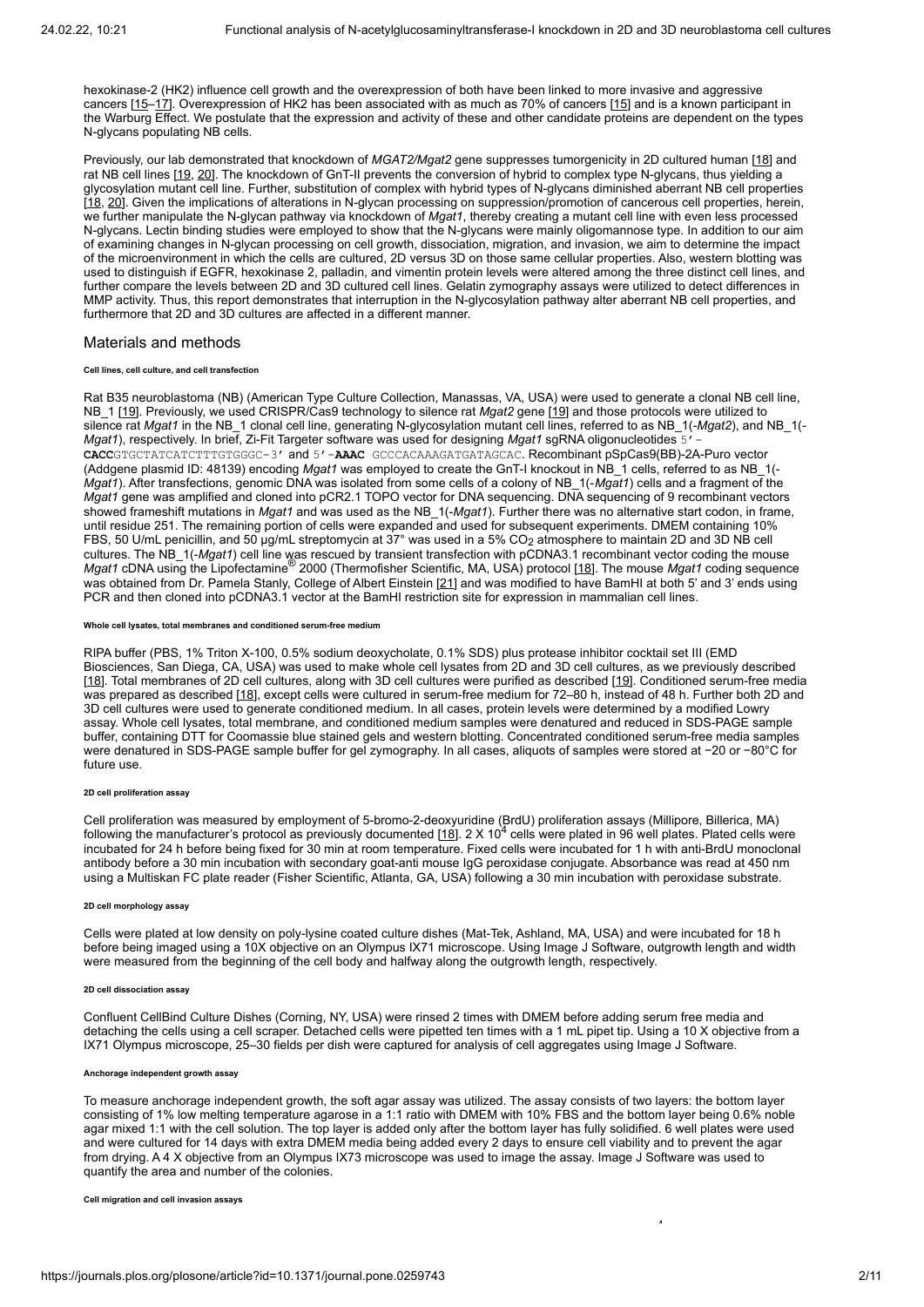BD Falcon cell chambers (BD biosciences, CA, USA) were employed to evaluate cell migration. 2.5 X 10<sup>4</sup> cells in 500 µL serum free DMEM were added to each transwell insert without matrigel. 500 μL NIH-3T3 conditioned media was added to the lower chambers and cells were cultured for 20 h at 37°. BD Falcon Matrigel invasion chambers (BD biosciences, CA, USA) were used to measure cell invasion following the manufacturer's instruction and with modifications as described [[18\]](#page-9-5). For both assays, samples were done in quadruplet for 2 experiments. Membranes without and with Matrigel were removed from inserts, and then washed, fixed with 100% methanol, and stained with 1% Toluidine blue. Each membrane containing cells were counted using a Nikon TMS microscope. An Olympus IX73 was used to image the cells, to determine the number of either migratory or invasive cells per well.

#### 3D Spheroid cell formation, growth and morphology.

Uniform spheroids were used for 3D cell culture of the various NB cell lines. Medium (0.5 mL) was added to the 3D wells of Sphericalplate 5D plates (Kugelmeiers, Erlenbach, Sweden), followed by a 3 min 500 x g spin to eliminate potential air bubbles in the 3D wells. Cells (7.5 X 10<sup>4</sup> cells/mL) were added to each prepared 3D well, and subsequently the plate was lightly tapped to evenly distribute the cells. DMEM medium was added every 2–3 days to ensure cell viability and health. All spheroids were cultured in this manner to produce consistent spheroid cells. Images were taken at days 1, 4, 6, 7, and 9 using an Olympus IX71 microscope's 10X objective to allow for the quantification of the size of the spheroid cells with Image J Software. Spheroid cells cultured for 7 days were also imaged with a 40X objective to measure the diameters of peripheral cells to compare cell morphology. Peripheral Cells that were overlapping another cell, or in cases where there was no clear border to define the individual cell, were excluded from the analysis.

# **Spheroid cell invasion assay**

Cells were cultured for 1, 4 and 6 days in Sphericalplate 5D plates to form various size spheroids. Spheroid cells were collected from the 5D plates by placing them in a 15 mL centrifuge tube and allowed to settle for 10 minutes at room temperature. The suspended spheroid cells (40 μL) were then combined with Matrigel (200 μL). Spheroid/Matrigel mixture (40 μL) was pipetted into the center of the wells of a 24-well plate (4 wells per cell line) via pre-chilled pipet tips. Matrigel was polymerized by incubation at 37° for 30 minutes and then media (1 mL) was added to culture cells for 16 h or 24 h. Acquisition and analysis was similar to that previously described [[22\]](#page-9-9). A 4X objective on an Olympus IX73 microscope was used to capture images. ImageJ software was utilized to measure the sphere and invasive areas. Cell invasion is reported as the ratio of the invasion area to the sphere area.

#### **Coomassie blue stained gels and western blotting**

Total cell membrane, concentrated conditioned serum-free media, and whole cell lysate samples were evaluated by coomassie blue stained electrophoreses gels and western blotting [[18\]](#page-9-5). Proteins were electrophoresed on 10% SDS gels and stained with coomassie blue to evaluate total protein levels. For Western blotting, PVDF membranes (Millipore, Billercia, MA, USA) containing separated proteins on 10% SDS gels were incubated with primary and secondary antibodies and then visualized using NBT/BCIP. The primary antibodies include the following: rabbit anti-palladin antibody (Proteintech, Rosemont, IL), rabbit anti-EGFR (Cell Signaling Tech, Danvers, MA), rabbit anti-hexokinse 2 (Abcam, Cambridge, MA), and rabbit anti-vimentin (Cell Signaling Tech, Danvers, MA).

# **Gelatin zymography assay**

Proteins of non-reduced conditioned serum-free media samples were separated on 10% SDS acrylamide gels, plus 4 mg/mL gelatin at 20 mA for 1.5 h. Gels with electrophoresed proteins were washed twice with washing buffer (2.5% Triton X-100, 50 mM Tris-HCL, pH 7.5, 5 mM CaCl $_2$ , 1 µM ZnCl $_2$ ) for 30 minutes, and then rinsed in incubation buffer (1% Triton X-100, 50 mM Tris-HCL, pH 7.5, 5 mM CaCl<sub>2</sub>, 1 μM ZnCl<sub>2</sub>) for 5–10 minutes with gentle agitation at 37°C. The gel was then incubated in fresh buffer at 37°C with slight agitation. After 24 h, the gel was stained with Coomassie Blue and bands were visualized by incubation of gel in a destaining solution.

# **Data analysis**

Image J software was employed for data analysis, including measurements of individual cells, cell aggregates, spheroid cells, and spheroid invasion. Adobe Photoshop was employed for microscopic images, gelatin gels and western blot images. Origin 9.55 was used for graphics and statistics. UN-SCAN-IT and image J softwares were employed to determine total intensity, and the relative size and darkness of a given band, respectively. Data is presented as the mean S.E. where n denotes the number of observations, as indicated. Statistical comparison of two groups were accomplished using student's t-test while one-way ANOVA with Bonferroni adjustments was used for more than two groups while the unpaired student's t-test was used for comparing mean values, unless indicated.

# Results

Using CRISPR/Cas9 technology, the *Mgat1* (GnT-I) gene was silenced in NB\_1 cells, the parental cell line, and was named the NB\_1(-*Mgat1*) cell line. The parental cell line, NB\_1, has GnT-I and GnT-II, and therefore has all three types of N-glycans while the N-glycosylation mutant cell line, NB\_1(-*Mgat1*) has only oligomannose N-glycans [\(Fig 1A\)](#page-3-0). DNA sequencing of 9 recombinant vectors that encoded a fragment of the *Mgat1* gene showed that 6 *Mgat1* DNA fragments had a G residue inserted after the 54 thnucleotide residue while 3 others had nucleotide 54 removed [\(Fig 1B\)](#page-3-0). Both indels produced frameshift mutations with an alternative start site at amino acid residue 251. To examine whether the N-glycans were changed in the N-glycosylation mutant cell line, as expected from silencing the *Mgat1* gene, we compared lectin binding studies of the NB\_1(*-Mgat1*) cell line to the parental (NB\_1) cell line. Further we examined whether NB\_1(-*Mgat1*) cells transiently expressing *Mgat1*, referred to as NB\_1(-/+*Mgat1*) cells, produced more processed N-glycan structures, such as hybrid and complex types. The rescue would support changes in Nglycan structures of the NB\_1(*-Mgat1*) cell line was due to silencing of the *Mgat1* gene, and not an off-target gene. Fluorescentlabelled lectins were allowed to interact with live NB\_1(*-Mgat1*) or NB\_1 cells, and then fluorescence intensity in various cell samples were measured by flow cytometry as viewed in the representative histograms [\(Fig 1C\)](#page-3-0), and mean fluorescence intensity of each of lectins for both cell lines determined ([Fig 1D](#page-3-0)). Markedly greater amounts of *Phaseolus vulgaris* Erythoagglutinin (E-PHA), a lectin with very high affinity for complex type N-glycans with bisecting N-acetylglucosamine (GlcNAc) relative to other N-glycan structures [[23\]](#page-9-10), bound to parental cells than N-glycosylation mutant cells. *Phaseolus vulgaris* Leucoagglutinin (L-PHA), which has much higher affinity for complex type N-glycans than hybrid and oligomannose types [\[23](#page-9-10)], bound to parental cells at a higher level than that of N-glycosylation mutant cells. More *Galanthus nivalis* Lectin (GNL) and concanavalin A (ConA) bound to the Nglycosylation mutant cells than parental cells. Both lectins have higher affinities to oligomannose type of N-glycans than other types  $[23, 24]$  $[23, 24]$  $[23, 24]$ . Predominant types of N-glycans identified by flow cytometry were verified by lectin blotting of whole cell lysates from NB\_1 and NB\_1(*-Mgat1*) cell lines ([Fig 1E\)](#page-3-0). The GNL interaction was detected much more strongly with proteins from NB\_1(*-Mgat1*)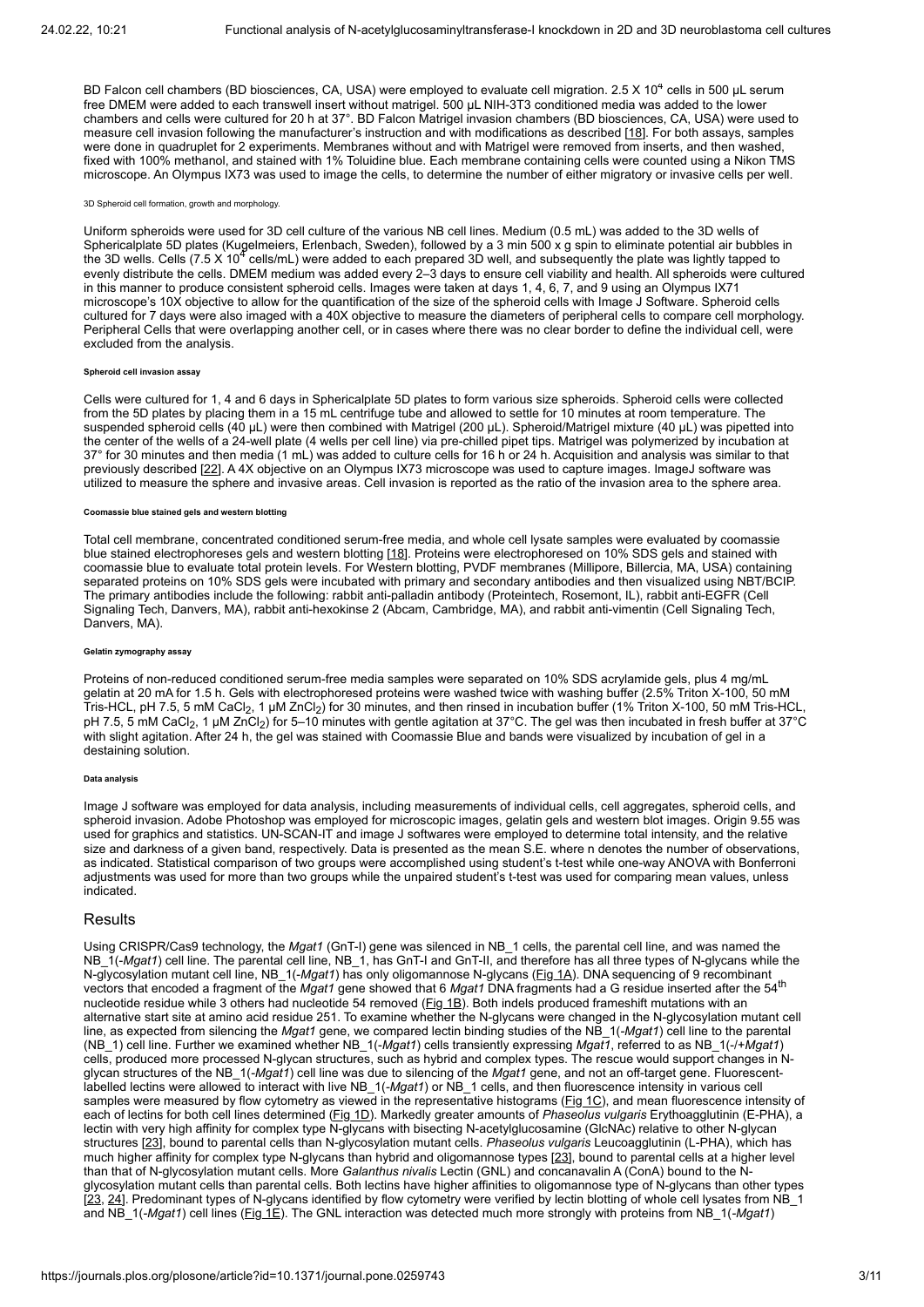relative to those from NB\_1. On the other hand, the E-PHA interaction was observed more strongly with proteins from the NB\_1 cell line than those from the NB\_1(*-Mgat1*) cell line. Further the detected interaction of GNL and E-PHA with separated proteins from NB\_1(*-Mgat1*) cells transfected with *Mgat1* was diminished and improved, respectively, compared to those from the NB\_1(*-Mgat1*) cell line. The Coomassie blue stained gel confirmed the levels of protein loaded per well for the lectin blots were quite similar in various cell lines. Overall, the lectin binding studies confirmed that the NB\_1 cell line expressed the mature N-glycans type, complex, and had significant levels of bisecting type N-glycans [[19](#page-9-6), [20](#page-9-7)] while the NB\_1(*-Mgat1)* cell line had oligomannose type. Further when NB\_1(*-Mgat1*) cells were transfected with *Mgat1* they were observed to produce higher branched N-glycans, indicating that the changes in the N-glycan structures were due to silencing *Mgat1* in the glycosylation mutant cell line.

<span id="page-3-0"></span>

# **Fig 1. Characterization of a neuroblastoma cell line with knockout of GnT-I.**

(A) The simplest N-glycan is oligomannose which gives rise to more mature N-glycans, hybrid and complex. GnT-I converts oligomannose to hybrid, and subsequently GnT-II converts hybrid to complex. (B) The coding sequence of rat *Mgat1* from 25 to 66 was compared to that isolated from a newly created NB\_1(-*Mgat1*) cell line. Two frameshift mutations were identified, including an inserted g nucleotide and a deletion of a g nucleotide as indicated in bold red font and dash line, respectively. Further the next in-frame start codon does not occur until residue 251 (C) Typical flow cytometry plots of NB\_1 (top panels), and NB\_1(-*Mgat1*) (bottom panels) cell lines interacting with fluorescently labelled lectins. (D) Mean fluorescence intensity of E-PHA ( $n = 5$ ), L-PHA ( $n = 5$ ), GNL ( $n = 5$ ) and ConA ( $n \ge 2$ ) bound to NB\_1 and NB\_1 (-*Mgat1*) cells. Graph denotes mean  $\pm$ SEM and were compared by student's t-test (\*p < 0.01). (E) Lectin blots and a coomassie blue stained gel of proteins from whole cell lysates of NB\_1 and NB\_1(-*Mgat1*) cell lines. Vertical dotted and solid lines denote gel lane dividers and a different gel, respectively. Molecular weight standards (STD) in kDa: 250; 150; 100; 75; 50; and 37 from top to bottom. <https://doi.org/10.1371/journal.pone.0259743.g001>

#### **Morphology of individual and spheroid NB cells with modifications in the N-glycosylation pathway**

To examine whether changing N-glycan types alters NB cell morphology, the NB\_1 and NB\_1(-*Mgat1*) cell lines were employed to evaluate the impact of complex and oligomannose types of the N-glycans. Previously, we showed that neurites were shortened [when comparing NB cells expressing hybrid versus complex types of N-glycans \[20\]. Images of individual cells were captured \(Fig](#page-3-1) 2A) and the length ([Fig 2B\)](#page-3-1) and width ([Fig 2C](#page-3-1)) of neurites were measured in NB\_1 and NB\_1(-*Mgat1*) cells. Images revealed rounder cells with shortened neurites of the mutant cell line. The length of the neurites was reduced by about 70% while the width of the neurites was increased by 1.3-fold for NB\_1(-*Mgat1*) relative to NB\_1 cells. Morphological studies of spheroid cells were used to ape the environment of cells in a multicellular organism. Micrographs were obtained from spheroid cells cultured for 7 days from NB\_1, NB\_1(-*Mgat2*), and NB\_1(-*Mgat1*) cell lines [\(Fig 2D\)](#page-3-1). The NB\_1(-*Mgat2*) cell line was employed to address morphological changes of spheroid NB cells expressing significant levels of hybrid type N-glycans <u>[[19,](#page-9-6) [20](#page-9-7)</u>]. Parental cells formed larger spheroids than the N-glycosylation mutant cells lines ([Fig 2E\)](#page-3-1). Further the mutant cell line that could synthesize oligomannose and hybrid types of N-glycans formed larger spheroid cells than those that could solely synthesize oligomannose type of N-glycans. Images also revealed that cells at the edge of the spheroids, as denoted by the blue arrows, were larger for cell lines that formed larger spheroids ([Fig 2F\)](#page-3-1). Thus, neurite formation in the 2D cell cultures and spheroid cell formation of the 3D cultures were lessened when the N-glycosylation pathway was prevented from synthesizing higher ordered N-glycans.

<span id="page-3-1"></span>

**Fig 2. Morphology of NB cells and NB spheroids are dependent on the type of N-glycan.**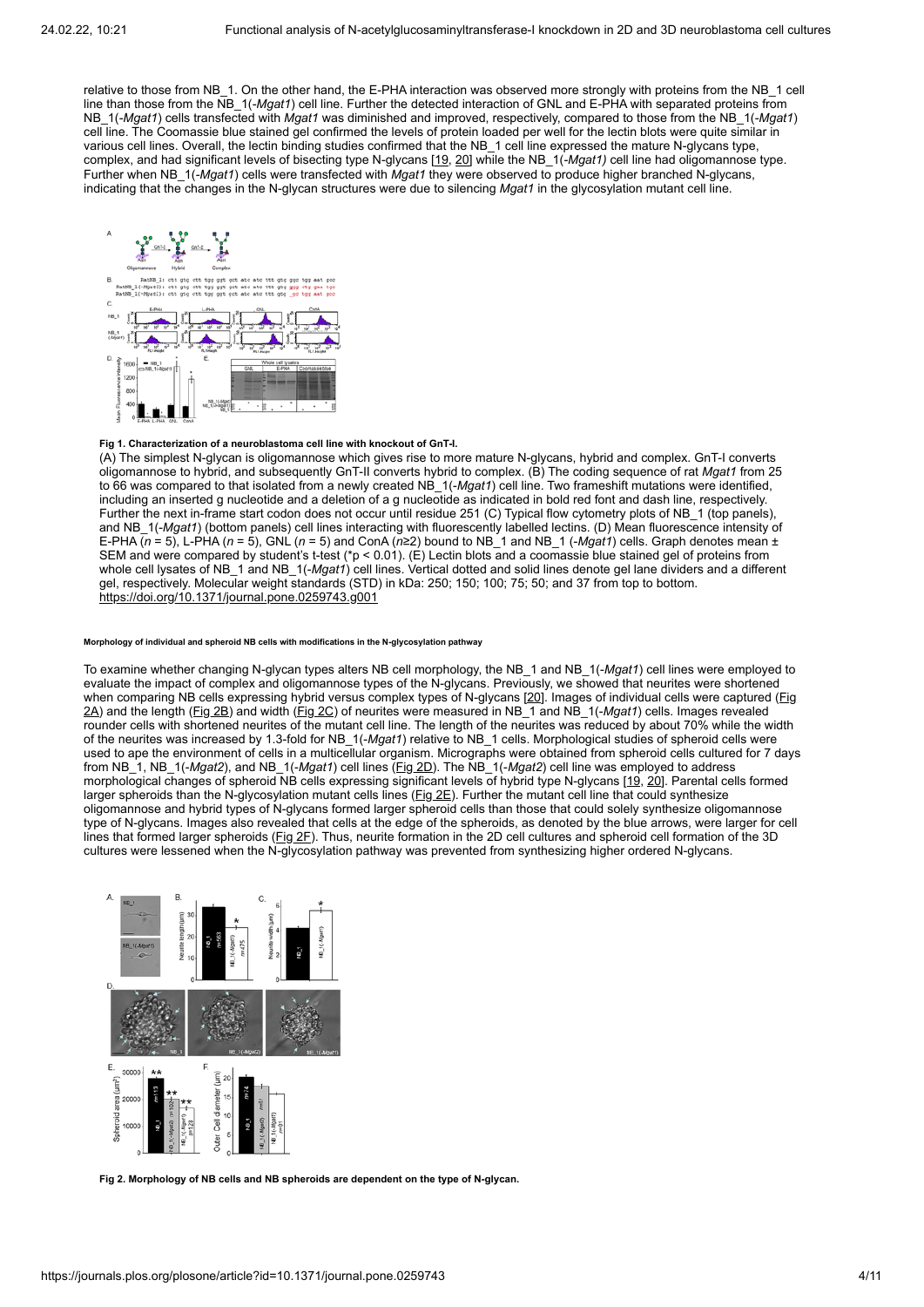(A) Representative images of NB\_1 and NB\_(-*Mgat1*) cells from 2D cell cultures. Length (B) and width (C) of neurites from cells grown in 2D cell cultures. (D) Typical images of 7 days old spheroids obtained at 40x magnification. Blue arrowhead depicts measured cells at outer edge of sphere. (E) Quantification of spheroid size determined from images obtained at 10x magnification. (F) Diameter of cells at outer edge of sphere were quantified. Scale bars are 25 μm. Data are presented as the mean±SEM and were compared by one-way ANOVA followed by Holm-Bonferroni adjustment (\*p < 0.02, \*\*p<0.001). *n* denotes the number of neurites, cell diameters or spheroids measured, respectively. <https://doi.org/10.1371/journal.pone.0259743.g002>

#### **Cell proliferation and growth of 2D and 3D cell cultures with interruptions in the N-glycosylation pathway**

Cell proliferation was measured in 2D sub-confluent cell cultures by incorporation of BrdU into the DNA during its replication process ([Fig 3A](#page-4-0)). There was about a 54% decrease in cell proliferation between NB\_1(-*Mgat1*) cells and NB\_1 cells. When NB\_1(-*Mgat1*) cells were transient transfected with *Mgat1* cDNA, cell proliferation was increased to near 80%. The rescued cells, NB\_1(-/+*Mgat1*), indicated that the slowed cell proliferation in NB\_1(-*Mgat1*) cells was due to silencing the *Mgat1* gene. As such, higher ordered N-glycans enhanced the cell proliferation rate of NB cells. Cell growth was monitored under 3D cell cultured conditions. Images of cell colony size under anchorage independent cell growth conditions for 13 days were reduced in the glycosylation mutant cell line compared to the parental cell line ([Fig 3B\)](#page-4-0). Quantification of cell colony area between NB\_1 and NB 1(-*Mgat1*) cell lines revealed close to a 52% difference in cell growth ([Fig 3C\)](#page-4-0). Lastly, cell growth was observed at 1, 4, 6, 7 and 9 days for NB\_1, NB\_1(-*Mgat1*) and NB\_1(-*Mgat2*) cell lines using 5D spherical plates ([Fig 3D](#page-4-0)). Spheroid cell size of NB\_1 and NB\_1(-*Mgat1*) cell lines were similar up to 6 days while the spheroids of NB\_1(-*Mgat2*) cells were slightly smaller ([Fig 3E\)](#page-4-0). Though the spheroid size of NB\_1(-*Mgat2*) cells was larger than that of NB\_1(-*Mgat1*) cells at day 7 and also the spheroid from NB\_1 cells continued to be the largest. The growth rates were (in spheroid area/days): 10,130, NB\_1; 6,625, NB\_1(*Mgat2*); and 6,036, NB\_1(*Mgat1*). However, it took close to 9 days of spheroid growth for NB\_1 cells to establish a 2-fold difference in spheroid size relative to either of the glycosylation mutant cells. The growth of the spheroid cells from 1 to 9 days displayed high linearity as Pearson's correlation coefficients were the following: NB\_1, 0.95; NB\_1(-*Mgat2*), 0.97; and NB\_(-*Mgat1*), 0.98. Taken together, lessened cell growth caused by preventing the synthesis of complex and hybrid types of N-glycans in 2D and 3D cell cultures was a common trend. However, it should be noted that cell growth was hampered to a greater extent in 3D cell cultures than 2D cell cultures.

<span id="page-4-0"></span>

#### **Fig 3. Diminution of N-glycan diversity alters NB cell growth and spheroid formation.**

(A) Cell proliferation of NB\_1 and NB\_(-*Mgat1*) cell lines from 2D cell cultures, and the rescued cell line, NB\_(-/+*Mgat1*). (B) Images of growing cell colonies obtained from anchorage independent cell growth of NB\_1 and NB\_(-*Mgat1*) cell lines. (C) Quantification of the size of cell colonies after 13 days of growth. (D) Representative images of spheroid formation in NB cell lines at various time points were obtained at 10x magnification. (E) Quantification of spheroid growth from 1 to 9 days in culture. Pearson's correlation coefficient of the spheroid area as a function of days for NB\_1, NB\_1(-*Mgat2*) and NB\_(-*Mgat1*) were 0.99, 0.99, and 0.94, respectively. Growth rates were (in area/days): 10,130, NB\_1; 6,625, NB\_1(-*Mgat2*); and 6,036, NB\_1(-*Mgat1*). Scale bars are 25 μm. Data are presented as the mean±SEM and were compared by one-way ANOVA followed by Bonholm adjustment for more than 2 groups and student t-test for 2 groups, (\*p < 0.05, \*\*p<0.005, \*\*\*p<1 x10<sup>-6</sup>). *n* signifies number of wells (*A*), cell clusters (*C*), and spheroids (*E*). <https://doi.org/10.1371/journal.pone.0259743.g003>

#### **Cell migratory rates were relatively constant for NB cell lines with different types of N-glycans**

Cell chambers were divided into upper and lower chambers using membrane inserts. A low density of cells from monolayer suspensions were placed on top of membrane inserts to produce a 2D sub-confluent cell culture. Conditioned medium from NIH3T3 cell cultures was placed in bottom chambers to attract cells to migrate from top to bottom chambers. After a 20 h incubation, membrane inserts were collected, washed, and mounted on microscope slides, and then images of the membranes bottom-side were acquired. Micrographs showed that similar numbers of NB\_1, and NB\_1(-*Mgat1*) cells migrated to the bottom chamber (Fig [4A\). Further cell migration was unaltered in the later cell line with transient expression of GnT-I. Quantification of the number of](#page-4-1)  $\frac{1}{100}$  minimigratory cells from each cell line demonstrate the reproducibility of our observations (Eig 4B). These results indicate that the migratory rates in NB cells was unaltered by disrupting the N-glycosylation pathway.

<span id="page-4-1"></span>**Fig 4. Substitution of complex with oligomannose types of N-glycans on cell migration and invasion of sparse cells.**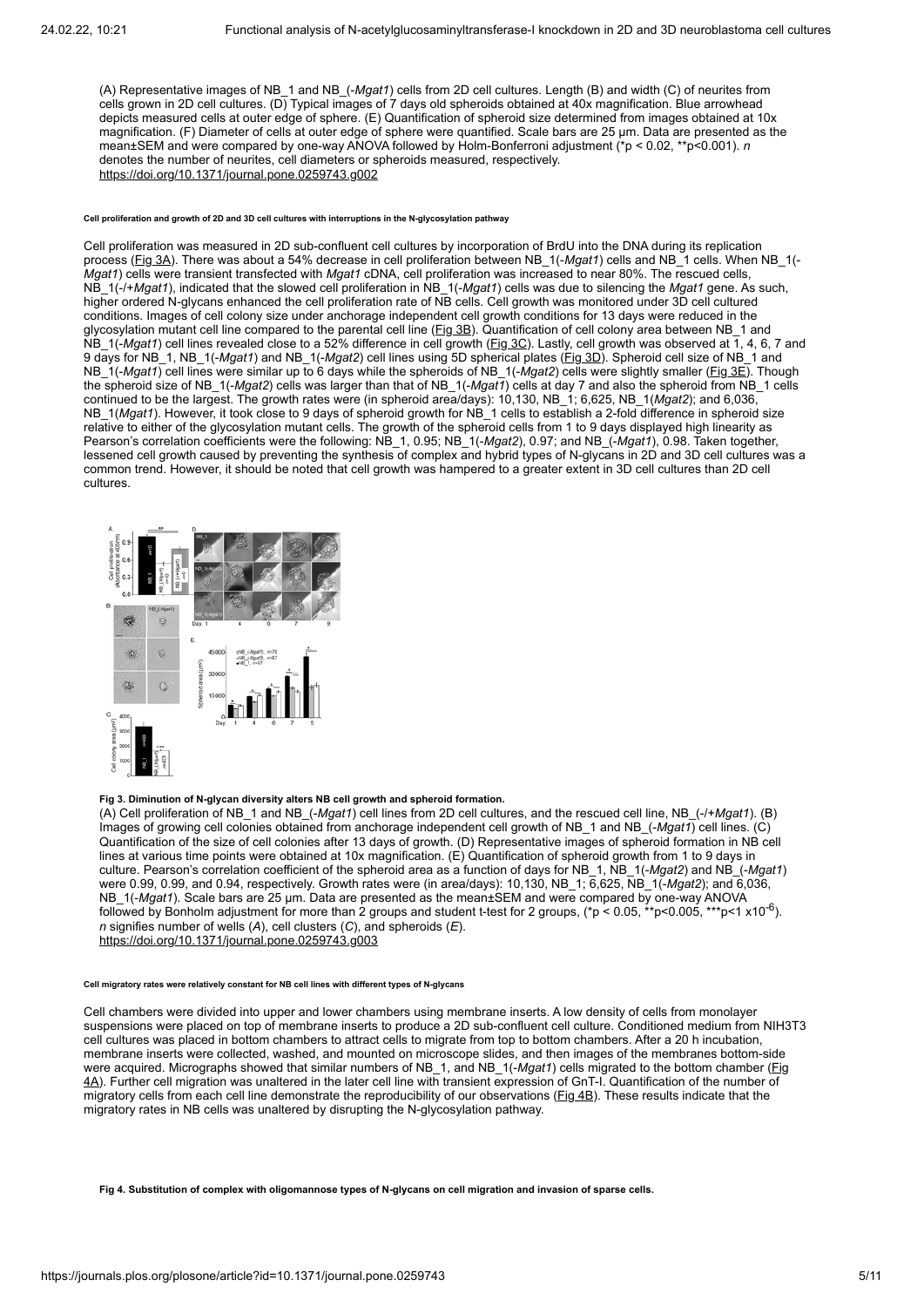(A) Represented images of migratory parental and glycosylation mutant NB cells from the bottom of the membrane insert contained in transwell chambers after 20 h incubation, as indicated. (B) Quantification of the number of migratory cells that crossed the membrane insert per well. (C) Selected micrographs of invading parental and glycosylation mutant NB cells from Matrigel invasion chambers following a 20 h incubation period. (D) Average number of invasive cells per well. Bright purple migratory and invasive cells and pores in membrane are visible. Data are presented as the mean±SEM and were compared by one-way ANOVA using Holm-Bonferroni test (\*p < 0.005). *n* denotes number of wells examined. <https://doi.org/10.1371/journal.pone.0259743.g004>

#### **Cell invasiveness was lessened by decreased levels of complex type N-glycans in 2D NB cell cultures**

Since cell migratory rates were unchanged in the various NB cell lines, similar cell chambers were used to directly assess cell invasiveness, except membrane inserts were layered with an extracellular matrix (Matrigel®). Again, addition of conditioned medium from NIH3T3 cell cultures to the bottom chamber was used to encourage cells to migrate to the bottom cell chamber but to get there they had to digest the matrigel. Representative images showed that there were more NB\_1 cells than NB\_1(-*Mgat1*) cells on the bottom-side of the membrane insert, and that expression of GnT-I in the latter cell line called NB(-/+*Mgat1*) increased invasive cell number (*[Fig 4C](#page-4-1)*). The average number of invasive cells from each of the cell lines show that the NB 1 cell line was most invasive while the NB\_1(-*Mgat1*) cell line was least invasive [\(Fig 4D](#page-4-1)). Cell invasiveness of NB\_1(-*Mgat1*) was about 36% of NB\_1, and when NB\_1(-*Mgat1*) cells were transfected with *Mgat1*, the cells were more invasive, such that NB\_1(-/+*Mgat1*) cells were about 76% of NB 1 cells. Thus, these results reveal that the decrease in cell invasiveness was due to preventing the conversion of oligomannose to complex types of N-glycans in 2D sub-confluent cell cultures.

# **Cell invasiveness was intensified by lowered levels of complex type N-glycans in 3D NB cell cultures**

Since a cancerous mass is a cluster of cells, we conducted cell invasion studies using spheroid cells. Spheroids were formed for 24 h in 5D spherical plates and added to cell dishes in a Matrigel slurry. After 24 h, images of the spheroids were obtained for NB\_1, NB\_1(-*Mgat2*) and NB\_1(-*Mgat1*) cell lines [\(Fig 5A](#page-5-0)). Images revealed that NB\_1(-*Mgat1*) cells had more and longer protrusions than the other types of cells, indicating that the glycosylation mutant cells solely expressing oligomannose type N-glycans were more invasive than those expressing hybrid or complex types of N-glycans. To quantify cell invasiveness, the ratio of measured invasive area to the measured sphere area was determined as shown in [Fig 5B.](#page-5-0) The cell invasiveness of the NB\_1(-*Mgat1*) cell line was 2.3-fold greater than the NB\_1 cell line and 3-fold greater than the NB\_1(-*Mgat2*) cell line [\(Fig 5C\)](#page-5-0). The Pearson's correlation coefficients were greater than 0.69 for each cell line ([Fig 5D](#page-5-0)). In all cases, cell invasion was dependent on sphere area. Further, oligomannose type N-glycans promoted cell invasiveness relative to higher order N-glycans, such as hybrid and complex types.

# <span id="page-5-0"></span>**Fig 5. Disruption in the N-glycosylation pathway modifies 3D cell invasion.**

(A) Images of representative cell invasiveness from 1-day old spheroids of parental and N-glycosylation mutant cell lines cultured for 24 h in Matrigel matrix. (B) Micrograph of invading spheroid cells indicating measured sphere and invasive areas. Scale bars represent 25 μm. (C) The ratio of the invasion area to the sphere area were determined and plotted for NB\_1 (*n* = 22), NB\_1(-*Mgat2*) (*n* = 15) and NB\_1(-*Mgat1*) (*n* = 18) cell lines. (D) Pearson's correlation coefficients from plots of sphere area versus invasion area for each cell line. Data are presented as the mean±SEM and were compared by one-way ANOVA using Holm-Bonferroni test (\*p < 0.05). *n* denotes number of spheroids measured. <https://doi.org/10.1371/journal.pone.0259743.g005>

Next, we addressed cell invasiveness due to different spheroid size and invasion incubation period of the various NB cell lines. Spheroid NB cells were grown for longer periods of time in 5D spherical plates and then cultured in a Matrigel slurry for 16 (panels A & B) or 24 hours (panel C) (*[Fig 6](#page-5-1)*). The longer growth period allowed examination of cell invasiveness for larger spheroid cells of the various cell lines. It was observed that the NB\_1(-*Mgat1*) cell line was more invasive at 4 (panel A) and 6 (panel B) days old spheroid cells than those of the NB\_1 cell line. Further spheroid cells of NB\_1(-*Mgat2*) were less invasive than the NB\_1 cells. A similar trend was also observed when 6-day old spheroid cells invaded for  $24$  h ( $\underline{Fig 6C}$ ). Average cell invasion was about 2.1 for NB\_1(-*Mgat1*) cells when spheroids cultured for 4 ([Fig 6D](#page-5-1)) and [6](#page-5-1) [\(Fig 6E](#page-5-1)) days invaded for 16 h while these values increased to close to 5.1 when 6 day old spheroids invaded for 24 h, respectively [\(Fig 6F\)](#page-5-1). Increases were also measured for average cell invasion values for NB\_1 and NB\_1(-*Mgat2*) when the invasion time was increased from 18 h to 24 h. When comparing all 3D spheroid invasion assays, cell invasiveness was greatest in the NB\_1(-*Mgat1*) cell line, intermediate for the NB\_1 cell line and least in the NB\_1(-*Mgat2*) cell line. Based on Pearson's correlation coefficeints, cell invasion area was dependent on sphere area for all three cell lines. Hence, cell invasiveness was modified by altering the N-glycosylation pathway in NB cells.

# <span id="page-5-1"></span>**Fig 6. NB cell invasion is independent of spheroid cell size and dependent on incubation period of spheroid cells.**

Characteristic images of invading spheroid cells from those cultured for 4 (A) and 6 (B) days of NB\_1 (*n* = 45 and 43), NB\_1(- *Mgat2*) (*n* = 49 and 26) and NB\_1(-*Mgat1*) (*n* = 59 and 48) cell lines and incubated in Matrigel matrix for 16 h duration, and spheroid cells cultured for 6 days (C) and incubated in Matrigel matrix for 24 h duration of NB\_1 (*n* = 21), NB\_1(-*Mgat2*) (*n* = 23) and NB\_1(-*Mgat1*) (*n* = 20) cell lines. Scale bar denotes 25 μm. Quantification of cell invasiveness of the various cell lines in which spheroids were cultured for 4 (D) and 6 (E and F) days and incubated in Matrigel matrix for 16 (D and E) and 24 (F) hours. Data are shown as the mean±SEM and were compared by one-way ANOVA using Holm-Bonferroni post-hoc test (\*p < 0.05). *n* denotes number of invading spheroids. Pearson's correlation coefficient determined from sphere area versus invasion area were the following: NB\_1, 0.69; NB\_1(-*Mgat2*), 0.65; NB\_1(-*Mgat1*), 0.75 from 4 day old spheroid allowed to invade for 16 h. Pearson's correlation coefficients for the following: NB\_1, 0.57; NB\_1(-*Mgat2*), 0.62; NB\_1(-*Mgat1*), 0.51, and NB\_1, 0.68; NB\_1(-*Mgat2*), 0.51; NB\_1(-*Mgat1*), 0.79 from 6 day old spheroid allowed to invade for 16 h and 24 h, respectively. <https://doi.org/10.1371/journal.pone.0259743.g006>

**MMP activities are altered by changes in the N-glycosylation pathway in both 2D and 3D cultures**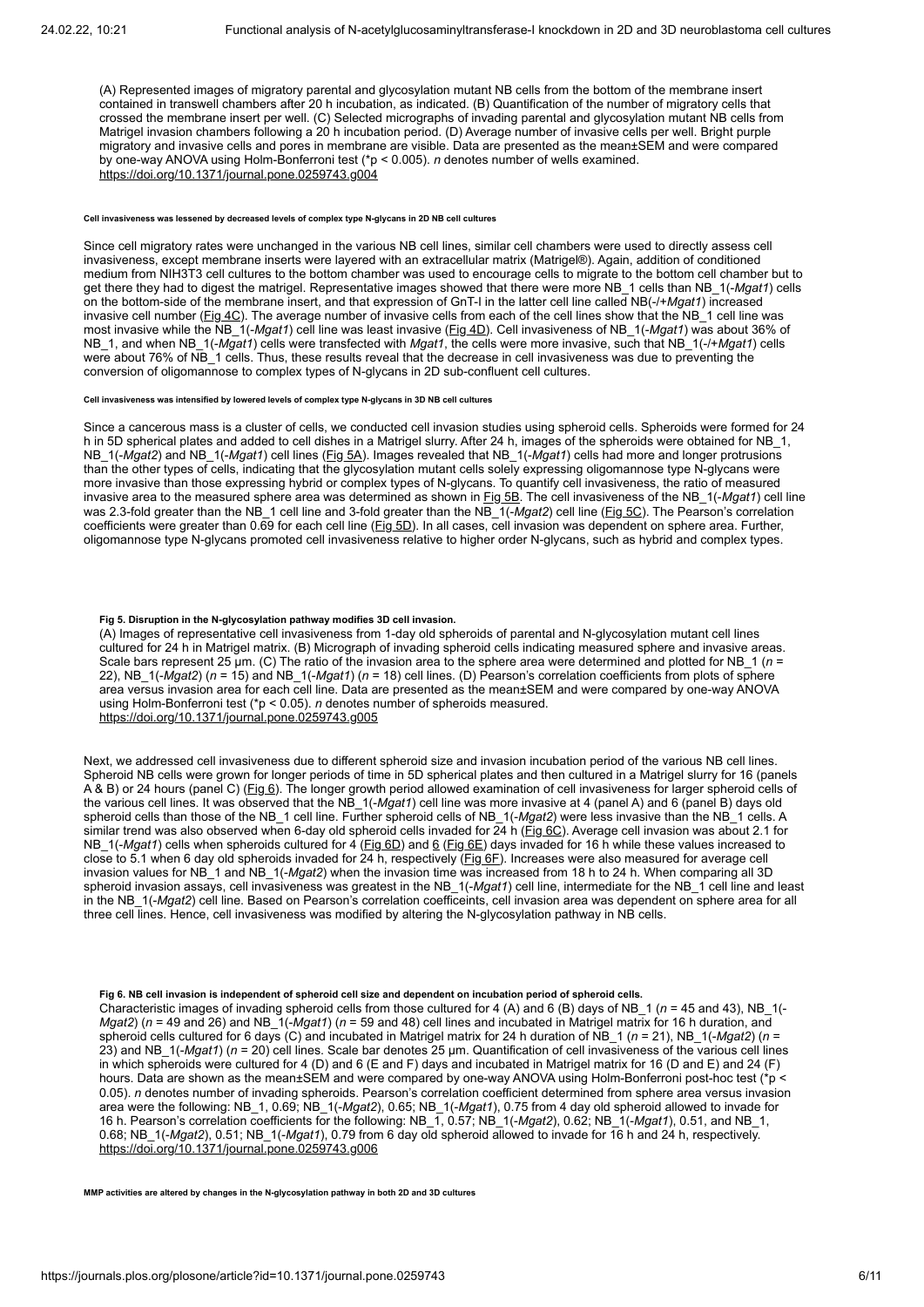Gelatin zymography of concentrated conditioned serum-free media of 2D cell cultures from NB\_1, NB\_1(-*Mgat1)* and NB\_1(- *Mgat2)* cell lines revealed 3 intense bands of gelatinase activity at about 110 kDa (black arrow), 90 kDa (grey arrow), and 65 kDa (black arrow) [\(Fig 7A](#page-6-0)). The coomassie blue stained gel of identical loads indicate that similar amounts of protein were loaded. The upper band had greatest gelatinase activity in the NB\_1(-*Mgat1*) cell line while the NB\_1 and NB\_1(-*Mgat2*) cell lines had comparable levels ([Fig 7B\)](#page-6-0). The middle band was most intense for NB\_1, intermediate lightness for NB\_1(-*Mgat2*) and least intense for NB\_1(-*Mgat1*). For the lower band, both NB\_1 and NB\_1(-*Mgat2*) had similar band intensity while that of NB\_1(-*Mgat1*) was lower. It appears that NB\_1 cells have higher gelatinase activity than the N-glycosylation mutant cell lines under 2D cell culturing conditions. Evaluation of the 3D samples by the gelatinase assay showed 2 intense bands of gelatinase activity at 90 kDa and 65 kDa ([Fig 7C\)](#page-6-0). Similar levels of proteins were loaded as shown in the coomassie blue stained gel. The lightness of both bands was highest for the NB\_1(-*Mgat1*) sample while the lightness of the bands of the NB\_1(-*Mgat2*) sample was quite like NB\_1 ([Fig 7D](#page-6-0)). Gelatinase activities were greater in the 3D cell cultures than 2D cultures as the amount of protein loaded for the 2D gel was close to 2-fold greater. Taken together, the results showed that the NB\_1 cells have higher gelatinase activity than the Nglycosylation mutant cell lines under 2D cell culturing conditions while the gelatinase activity was highest for the NB\_1(Mgat1) cells grown under 3D conditions.

# <span id="page-6-0"></span>**Fig 7. Gelatinase activity of 2D and 3D NB cell cultures.**

Gel zymography of conditioned serum-free medium samples from confluent plates (A) and spheroids cells (C) of NB\_1, NB\_1(-*Mgat1*) and NB\_1(-*Mgat2*) cell lines (left panels). The amount loaded per well for 2D and 3D samples were 12 μg and 3 μg per well, respectively. Coomassie blue stained gels (right panels) of conditioned samples (10 μg) were loaded per well. Black arrows adjacent to gels denote upper and lower bands while grey arrow signifies middle (Mid) band. Numbers adjacent to gels denote molecular markers. Bands from glycosylation mutant samples were normalized to those NB\_1 for 2D (B) and 3D (D) cell cultures. Data are shown as the mean±SEM and were compared by one-way ANOVA using Holm-Bonferroni posthoc test (\*p < 0.05).  $n = 3$  for upper, middle and lower bands from the various samples. <https://doi.org/10.1371/journal.pone.0259743.g007>

#### **N-glycan types modify cell-cell adhesion strength in cellular monolayers and spheroid cells**

The strength of cell-cell adhesion of NB\_1(-*Mgat1*) cells was compared to that of NB\_1 cells by breaking up detached cell monolayers. Representative images show that size of cell monolayer fragments from glycosylation mutant cells were larger than those from parental cells [\(Fig 8A](#page-6-1)). Further transfection of NB\_1(-*Mgat1*) cells with the *Mgat1* gene reduced the size of the cell clusters. Mean cell cluster area was increased in NB cells by at least 1.7-fold when Gn-TI was knocked down and knock in of Gn-TI in some of the NB\_1(-Mgat1) cells reduced the size to about 1.4-fold ([Fig 8B](#page-6-1)). These results showed that lowered levels of complex and hybrid N-glycans strengthened the cell-cell interaction in monolayer NB cells.

# <span id="page-6-1"></span>**Fig 8. Modification of expression levels of** *Mgat1* **impact cell-cell adhesion.**

(A) Selected DIC images obtained from NB\_1 (left panels), NB\_1(-*Mgat1*) (middle panels), and NB\_1(-/+*MGAT1*) (right panels) cell lines. Cell aggregates of more than 5 cells, as encircled in white, were analyzed. (B) The average area of cell aggregates from 3 cell dissociation experiments for each cell line. \**P*<0.01. Mean differences were compared using One-way ANOVA followed by Holmes-Bonferroni's test was used to compare differences in mean values. A value of *P*<0.00000001 was considered significant (\*). *n* signifies number of cell clusters.

<https://doi.org/10.1371/journal.pone.0259743.g008>

#### **Palladin, vimentin and EGFR levels are changed by N-glycan types and 3D cultured cells**

Western blotting was conducted to measure the protein abundance of HK2, palladin and vimentin in whole cell lysate samples of 2D and 3D cultures, along with EGFR in total membrane samples from both types of cultures [\(Fig 9A](#page-6-2)). Total protein levels were comparable for the whole cell lysate or total membrane samples from 2D or 3D cultures as shown in the coomassie blue stained gel ([Fig 9B\)](#page-6-2). Both palladin (NB1, 62±4%, *n* = 3; NB\_1(-*Mgat2*), 73±10%, *n* = 3; and NB\_1(-*Mgat1*), 59±8%, *n* = 3) and HK2 (NB1, 53±9%, *n* = 3; NB\_1(-*Mgat2*), 48±10%, *n* = 3; and NB\_1(-*Mgat1*), 49±5%, *n* = 3) protein levels were reduced in 2D cultures relative to those of 3D while vimentin and EGFR levels appeared similar between the culturing conditions. When *Mgat1* or *Mgat2* were silenced in the NB\_1 cell line, the abundance of palladin was lowered, and significantly lowered in the NB\_1*(-Mgat2*) compared to the NB\_1*(-Mgat1*) in 2D cell cultures ([Fig 9C\)](#page-6-2). The abundances of HK2 and EGFR proteins were unchanged by altering the glycosylation pathway in 2D cultures. Vimentin level of the NB\_1*(-Mgat2*) cell line was markedly lowered than that of the NB\_1 cell line, and furthermore reduced to about 40% of the NB\_1*(-Mgat1*) cell line in 2D cultures. In 3D cell cultures, the level of palladin was lowered when either *Mgat1* or *Mgat2* genes were silenced in NB\_1, and palladin was also significantly lowered in the NB\_1*(- Mgat1*) cell line compared to that of the NB\_1*(-Mgat2*) cell line ([Fig 9D](#page-6-2)). The level of HK2 was unaltered in 3D cultures. The abundance of vimentin in NB\_1(-*Mgat1*) was significantly higher than that from NB\_1(-*Mgat2*) while the later was quite like that of NB\_1. EGFR levels were significantly lower for NB\_1(-*Mgat1*) relative to NB\_1(-*Mgat2*), which was like that of NB\_1. Thus, proteins involved in cell morphology, growth and invasion appear to be changed under different growth conditions and by modifications in the N-glycosylation pathway.

#### <span id="page-6-2"></span>**Fig 9. Palladin, vimentin and EGFR levels were altered by changes in the N-glycosylation pathway.**

(A) Western blots of HK2, palladin, and vimentin in whole cell lysates (WCL), and EGFR in total membranes (TM) from 2D and 3D cell cultures. Number adjacent to blot represents molecular weight marker in kDa. Arrows point to immunobands of interest. Protein levels loaded per well for detection of vimentin, EGFR and HK2 in both 2D and 3D samples were 20 μg per well while those for palladin were 20 μg and 10 μg for 2D and 3D samples, respectively. Blot of palladin has molecular weight markers of 75 and 100 kDa in the center lane while that of EGFR has the 150 kDa marker. Standards were not removed to show 2D and 3D samples were run on same gel and blots developed in a similar manner. (B) Coomassie blue stained gels of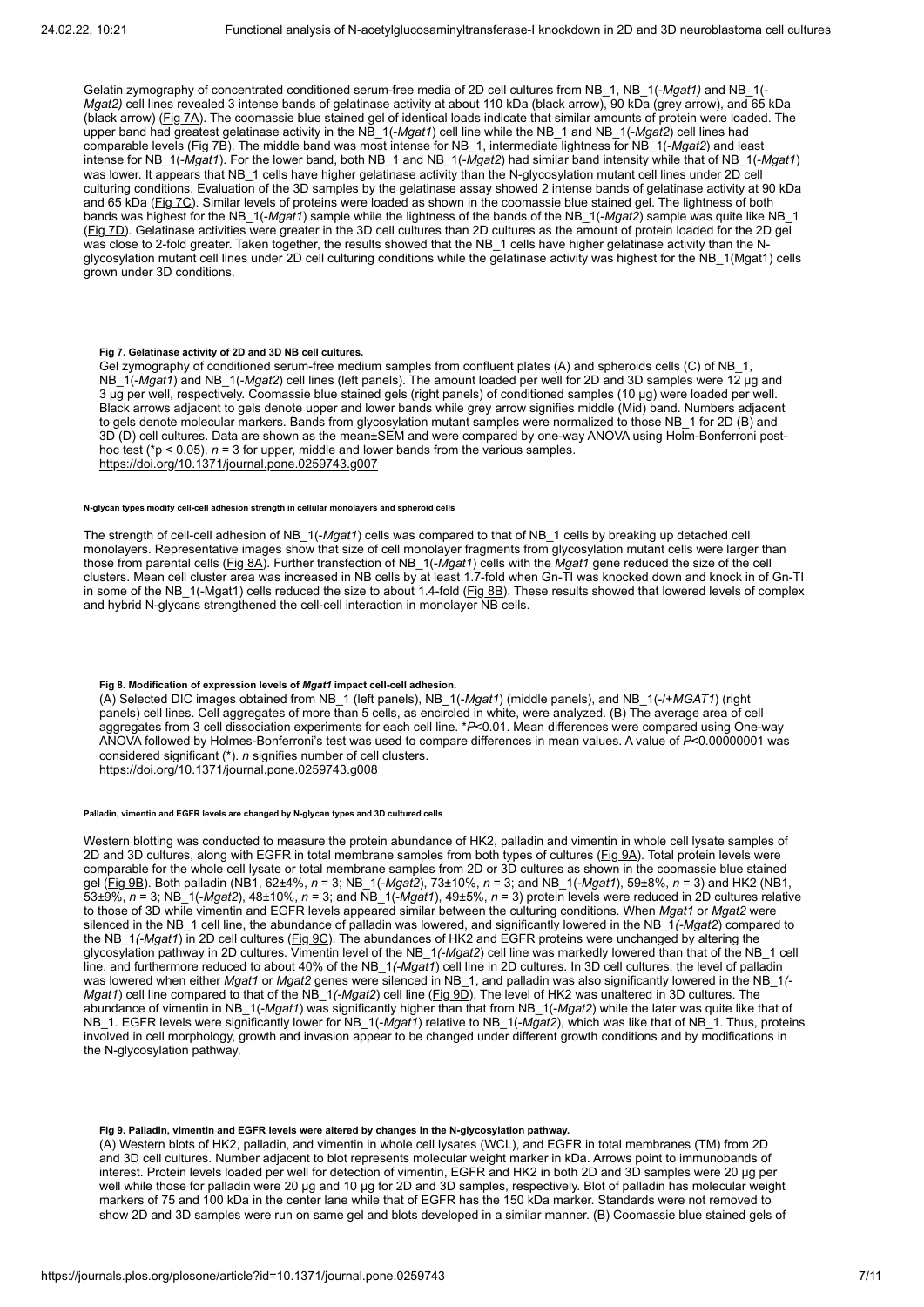whole cell lysates and total membranes from 2D (20 μg) and 3D (20 μg) cell cultures. Molecular weight standards (STD) in kDa: 250; 150; 100; and 75 from top to bottom. Immunobands from NB\_1(-*Mgat2*) and NB\_1(-*Mgat1*) cell lines were normalized to those from the NB\_1 cell line from 2D (C) and 3D (D) cultures. Data are represented as the mean±SEM and were compared by student's T-test (\*p < 0.05). *n* values were 3 where *n* represents a band. <https://doi.org/10.1371/journal.pone.0259743.g009>

# **Discussion**

This study showed that knockdown of the GnT-I in NB cells modified cell morphology, growth, adhesion, and invasion, along with expression patterns of MMPs, HK2, EGFR, vimentin, and palladin proteins in 2D cell cultures. When comparing these cellular processes and protein levels of the parental cell line (NB\_1) to cell lines with the N-glycosylation pathway interrupted (NB\_1(- *Mgat1*) and NB<sup>1</sup>(-*Mgat2*)) under 3D cell cultured conditions, they were quite different from those under 2D conditions. Previously, we demonstrated that NB<sup>1</sup> 1 [[19\]](#page-9-6) and NB 1(-*Mgat2*) [\[19](#page-9-6), [20\]](#page-9-7) cells expressed significant levels of complex and hybrid types Nglycans, respectively. Here, lectin binding studies supported that NB\_1(-*Mgat1*) cells predominantly expressed oligomannose type N-glycans. Further higher order N-glycans could be restored by transiently transfecting NB\_1(-*Mgat1*) cells with mouse *Mgat1*. Taken together, different types of N-glycan populations favored different aberrant cellular properties and were dependent on whether the NB cells were cultured under 2D or 3D conditions. Emphasizing tumor microenvironment on cell growth and invasiveness.

Unexpectedly, cell invasiveness was different between 2D cultures of dispersed cells versus 3D cultures of spheroid cells, consisting of small, intermediate, and large size spheroids. Previously, we showed that the NB cell line with complex type N-glycans was more invasive than NB cells expressing more hybrid type N-glycans [\[18](#page-9-5), [20\]](#page-9-7). Additionally, 2D cell culture studies demonstrated that complex N-glycans with β1,6-branches, along with a decline in hybrid type N-glycans, were detected in cells derived from high risk neuroblastoma (NLF) compared to cells derived from low risk neuroblastoma (SY5Y) <u>[[25](#page-9-12)</u>]. Our current 2D cell culture study shared similarities to these results, and also, showed that NB cells with less processed type of N-glycans (oligomannose) were even less invasive. On the contrary, the NB cell line predominantly expressing oligomannose type N-glycans was more invasive than NB\_1 and much more invasive than NB\_1(-*Mgat2*) under 3D culture conditions. Sphere area measurements support that cell invasiveness was dependent on size. As expected, longer growth of the spheroids in matrigel increased cell invasiveness. Although spheroid size at 1, 4 and 6 days of culturing are relatively similar for NB\_1 and NB\_1(-*Mgat1*), the sphere area used for analysis was smaller for the latter. In general, the larger spheroids from the NB\_1(-*Mgat1*) cell line were omitted since their protrusions from the spheroid would attach to the bottom of the plate causing attached cells to readily spread. Again, reinforcing the relative great cell invasiveness of NB\_1(-*Mgat1*) cells. Based on our 3D cell invasion studies, NB cells expressing complex N-glycans were less invasive than those expressing exclusively oligomannose. As such, our current results support a past clinical NB study which showed that GnT-V, the enzyme which initiates β1,6-branchpoints, was of higher abundance in favorable stages (1, 2 and 4s) than unfavorable stages (3 and 4) of NB [<u>[26\]](#page-9-13)</u>. Thus, it would be of great interest to evaluate whether unfavorable NB patients have lowered expression of GnT-I in tumor tissues compared to those with favorable NB. Further the cell culturing technique appears to have a major impact on interpreting cell invasiveness of NB cells.

A critical aspect of cell invasion is remodeling of the ECM which is carried out by the matrix metalloproteinase (MMP) family [\[27](#page-9-14)]. Under 2D cell culturing conditions, 3 gelatinase activities were identified when cells were cultured at least 72 h. Previously, we showed the lower band was MMP2 and was more abundant in the more invasive NB\_1 cells than NB\_1(-*Mgat2*) cells when cultured for 48 h [[18](#page-9-5)]. The current study verifies higher MMP activities in the more invasive cell line, NB\_1, than NB\_1(-*Mgat2*) at the later timepoint, however, the patterns of MMP activity were different. Additionally, the activity appeared lowest in the least invasive cell line, NB\_1(-*Mgat1*). When 3D cell cultures were examined two of the three MMP activities observed in 2D cell cultures were identified and both activity bands were most intense in NB\_1(-*Mgat1*) cells. These results supported higher expression of MMPs in the more invasive cell lines. Previously, we suggested that NB\_1(-*Mgat2*) cells may have lower MMP levels due ER stress caused by a build-up of N-glycosylated proteins in the ER of 2D cultures  $[18]$  $[18]$  since anti-cancer compounds have correlated ER stress with lower MMP levels [\[28](#page-9-15), [29](#page-9-16)]. However, our current study which reveals higher cell invasiveness and abundance of MMP activities of NB\_1(-*Mgat1*) cells under 3D culturing conditions opposes this explanation.

Cell morphology differs in 2D and 3D cell cultures. When the N-glycosylation pathway was interrupted in NB cells by silencing *Mgat1* [\(Fig 2A](#page-3-1)) or *Mgat2* [\[18](#page-9-5)], cells rounded up and neurites were truncated relative to NB cells with an intact N-glycosylation pathway in 2D cultures. Expression levels of two cytoskeleton proteins, vimentin and palladin, were also altered in the Nglycosylation mutant cells relative to parental cells. Past studies have shown the roles of vimentin [\[30](#page-10-0), [31\]](#page-10-1) and palladin [[13\]](#page-9-1) in cell shape, and furthermore in lengthening of neurites of neurons. As such, the truncated neurites are likely due to reduced levels of palladin in 2D cell cultures of NB\_1(-*Mgat1*) and both palladin and vimentin of NB\_1(-*Mgat2*). It appears palladin has a stronger influence on neurite formation as vimentin levels in NB\_1(-*Mgat1*) cells were similar to NB\_1 cells. In 3D cultures, palladin and vimentin levels were reduced in NB\_1(-*Mgat2*) while palladin levels declined and vimentin levels were raised in NB\_1(-*Mgat1*) relative to those in NB\_1. A notable difference in the morphology of cells in the outer region of spheroids was their diameter. The size of NB\_1, NB\_1(-*Mgat2*) and NB\_1(-*Mgat1*) cells was largest, intermediate, and smallest, respectively. Interestingly, the size of cells at the edge of the spheroid correlated with the levels of palladin as this protein was lower in NB\_1(-*Mgat2*) cells and lowest in NB\_1(-*Mgat1*) cells relative to NB\_1 cells. In comparing 2D versus 3D cultures, the level of palladin levels was higher in 3D. Taken together, our results support the role of palladin in neurite lengthening of 2D cultures, and furthermore supports novel roles of palladin in size of cells in the outer portion of the spheroid cells, and production of larger spheroid cells.

Cell growth occurred at a faster rate in NB cells with complex type N-glycans relative those without complex type N-glycans but this process was retarded in 3D cultures compared to 2D cultures. NB\_ 1 and NB\_1(-*Mgat2*) cell lines showed about a 2-fold difference in quantity of cells after 2 and 13 days under 2D and 3D conditions, respectively [<u>[18](#page-9-5), [20](#page-9-7)]</u>. The decrease in cell growth has been previously described for other cell lines [[8\]](#page-8-8). Here a similar trend was shown in that a 2-fold difference between NB\_1 and NB\_1(-*Mgat1*) cells occurred in around 1 day in monolayer cell cultures while this difference took roughly 13 and 9 days in spheroid cell formation in agar versus in 5D spherical plates, respectively. Previously, cell growth of NB\_ 1 and NB\_1(-*Mgat2*) cell lines were similar to the cell proliferation rates in 2D cultures [\[20](#page-9-7)]. 2D cell culture involves cell-attached growth with cells having relatively equal exposure to media, while 3D cultured cells comprise of non-adhered cell aggregates with cells in the outer spheroid shell verses those in the inner core having maximal to minimal exposure to media [\[8\]](#page-8-8). Here, 5D sphericalplates were used for 3D cultures which have been shown to generate spheroids, lacking necrotic cores [\[32](#page-10-2)]. Additionally, protein expression of 3D versus 2D NB cultures are quite different, indicating the requirement of different cellular processes for their replication and viability [[5](#page-8-5)]. Here the amount of HK2 levels was more abundant in 3D than 2D cell cultures which support the increased levels of other glycolytic enzymes, such as pyruvate kinase α-enolase, phosphoglycerate mutase 1 and triphosphate isomerase [[5](#page-8-5)]. Thus, the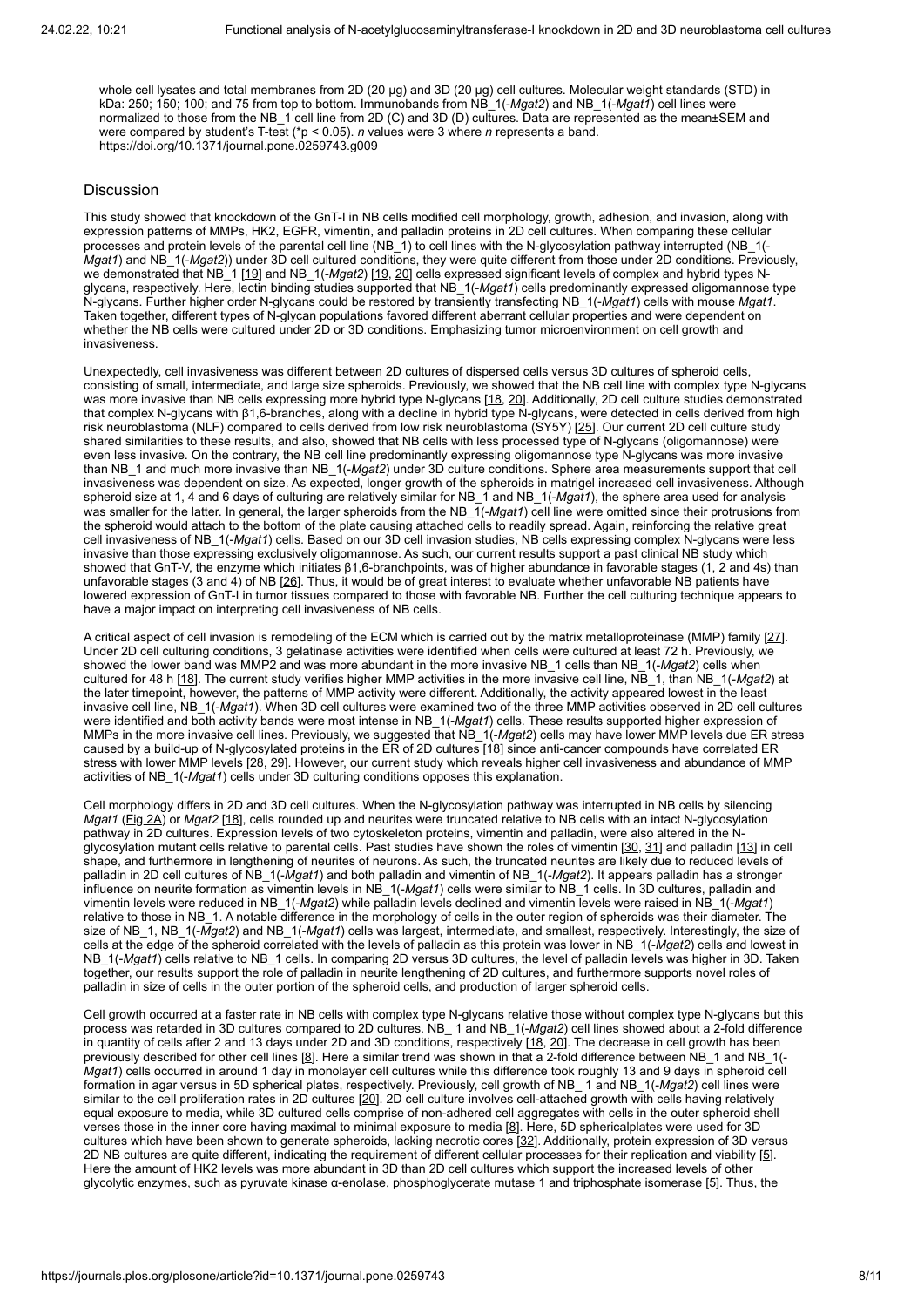difference in cell growth and the additional breakdown of glucose for energy between 2D and 3D cell cultures are likely supported by their growth requirements. Under 2D culturing, cell proliferation is the major factor affecting NB\_1 cell growth while other processes are involved in the rate of cell growth under 3D conditions, such as ECM remodeling, transport, and cell adhesion.

EGFR, a receptor protein involved in cell proliferation and invasiveness, is known to be overexpressed in human neuroblastoma cells [[16,](#page-9-17) [17\]](#page-9-4). Herein, we observed a decrease in cell proliferation when N-glycans were less processed, although EGFR levels remain unchanged under 2D culturing conditions. We suggest that the slowed cell proliferation could be due to truncated N-glycans as enhanced branching of the N-glycans attached to EGFR increased cell growth and proliferation under 2D conditions [\[33](#page-10-3)]. In 3D cell cultures, significantly lower levels of EGFR were detected in the N-glycosylation mutant cell line NB\_1(*-Mgat1*) relative to NB\_1 and NB\_1(*Mgat2*) cell lines. However, spheroid cell growth between NB\_1(*Mgat2*) and NB\_1(*Mgat1*) was somewhat similar, suggesting additional processes and factors are involved in controlling cell growth.

We conclude, although the variables involved in neuroblastoma growth and progression are still poorly understood, engineered Nglycosylation mutant neuroblastoma (NB) cell lines provide a fundamental knowledge base as to the roles of various N-glycan types and their influence on NB development and prognosis, as well as potentially aid in development of additional treatment options. Based on our current 2D and 3D results of parental and N-glycosylation mutant NB cell lines, there are considerable differences in cellular processes, with emphasis on cell invasiveness and growth, and furthermore expression levels of cell growth proteins, cytoskeleton proteins and ECM digesting enzymes which likely support the value of 3D cell cultures in cancer research as they more closely mirror tumors in tissues.

# <span id="page-8-0"></span>Supporting information

**[S1 Raw images.](https://journals.plos.org/plosone/article/file?type=supplementary&id=10.1371/journal.pone.0259743.s001)** <https://doi.org/10.1371/journal.pone.0259743.s001> (PDF)

**[S1 Data. G](https://journals.plos.org/plosone/article/file?type=supplementary&id=10.1371/journal.pone.0259743.s002)roup data of Figs [1–](#page-3-0)[9.](#page-6-2)** <https://doi.org/10.1371/journal.pone.0259743.s002>  $(XLSX)$ 

# References

- <span id="page-8-1"></span>**1.** Ho WL, Hsu WM, Huang MC, Kadomatsu K, Nakagawara A. Protein glycosylation in cancers and its potential therapeutic applications in neuroblastoma. [View Article](https://doi.org/10.1186/s13045-016-0334-6) · [PubMed/NCBI](http://www.ncbi.nlm.nih.gov/pubmed/27686492) · [Google Scholar](http://scholar.google.com/scholar?q=Protein+glycosylation+in+cancers+and+its+potential+therapeutic+applications+in+neuroblastoma+Ho+2016) Journal of hematology & oncology. 2016;9(1):100. Epub 2016/11/01. pmid:27686492; PubMed Central PMCID: PMC5041531.
- <span id="page-8-2"></span>**2.** Fuster MM, Esko JD. The sweet and sour of cancer: glycans as novel therapeutic targets. Nat Rev Cancer. 2005;5(7):526–42. Epub 2005/08/03. [View Article](https://doi.org/10.1038/nrc1649) . [PubMed/NCBI](http://www.ncbi.nlm.nih.gov/pubmed/16069816) . [Google Scholar](http://scholar.google.com/scholar?q=The+sweet+and+sour+of+cancer%3A+glycans+as+novel+therapeutic+targets+Fuster+2005) pmid:16069816.
- <span id="page-8-3"></span>**3.** Kamijo T, Nakagawara A. Molecular and genetic bases of neuroblastoma. International journal of clinical oncology. 2012;17(3):190–5. Epub 2012/05/17. [View Article](https://doi.org/10.1007/s10147-012-0415-7) · [PubMed/NCBI](http://www.ncbi.nlm.nih.gov/pubmed/22588778) · [Google Scholar](http://scholar.google.com/scholar?q=Molecular+and+genetic+bases+of+neuroblastoma+Kamijo+2012) pmid:22588778
- <span id="page-8-4"></span>**4.** Stanley P, Taniguchi N, Aebi M. N-Glycans. In: Varki A, Cummings R, Esko J, Freeze H, Stanley P, Bertozzi C, et al., editors. Essentials of Glycobiology. 2nd ed. Cold Spring Harbor: Cold Spring Harbor Laboratory Press; 2009. p. Chapter 9.
- <span id="page-8-5"></span>**5.** Kumar HR, Zhong X, Rescorla FJ, Hickey RJ, Malkas LH, Sandoval JA. Proteomic approaches in neuroblastoma: a complementary clinical platform for [View Article](https://doi.org/10.1586/epr.09.58) · [PubMed/NCBI](http://www.ncbi.nlm.nih.gov/pubmed/19681674) · [Google Scholar](http://scholar.google.com/scholar?q=Proteomic+approaches+in+neuroblastoma%3A+a+complementary+clinical+platform+for+the+future+Kumar+2009) the future. Expert Rev Proteomics. 2009;6(4):387–94. Epub 2009/08/18. pmid:19681674.
- <span id="page-8-6"></span>**6.** Freyer JP, Sutherland RM. Selective dissociation and characterization of cells from different regions of multicell tumor spheroids. Cancer Res. View Article . [PubMed/NCBI](http://www.ncbi.nlm.nih.gov/pubmed/7471046) . [Google Scholar](http://scholar.google.com/scholar?q=Selective+dissociation+and+characterization+of+cells+from+different+regions+of+multicell+tumor+spheroids+Freyer+1980) 1980;40(11):3956–65. Epub 1980/11/01. pmid:7471046.
- <span id="page-8-7"></span>**7.** Lottich SC, Johnston WW, Szpak CA, Delong ER, Thor A, Schlom J. Tumor-associated antigen TAG-72: correlation of expression in primary and [View Article](https://doi.org/10.1007/BF01806010) . [PubMed/NCBI](http://www.ncbi.nlm.nih.gov/pubmed/2996665) . [Google Scholar](http://scholar.google.com/scholar?q=Tumor-associated+antigen+TAG-72%3A+correlation+of+expression+in+primary+and+metastatic+breast+carcinoma+lesions+Lottich+1985) metastatic breast carcinoma lesions. Breast Cancer Res Treat. 1985;6(1):49–56. Epub 1985/01/01. pmid:2996665.
- <span id="page-8-8"></span>**8.** Edmondson R, Broglie JJ, Adcock AF, Yang L. Three-dimensional cell culture systems and their applications in drug discovery and cell-based biosensors. [View Article](https://doi.org/10.1089/adt.2014.573) • [PubMed/NCBI](http://www.ncbi.nlm.nih.gov/pubmed/24831787) • [Google Scholar](http://scholar.google.com/scholar?q=Three-dimensional+cell+culture+systems+and+their+applications+in+drug+discovery+and+cell-based+biosensors+Edmondson+2014) Assay Drug Dev Technol. 2014;12(4):207–18. Epub 2014/05/17. pmid:24831787; PubMed Central PMCID: PMC4026212.
- <span id="page-8-9"></span>**9.** Li XY, Huang GH, Liu QK, Yang XT, Wang K, Luo WZ, et al. Porf-2 Inhibits Tumor Cell Migration Through the MMP-2/9 Signaling Pathway in [View Article](https://doi.org/10.3389/fonc.2020.00975) · [PubMed/NCBI](http://www.ncbi.nlm.nih.gov/pubmed/32676454) · [Google Scholar](http://scholar.google.com/scholar?q=Porf-2+Inhibits+Tumor+Cell+Migration+Through+the+MMP-2%2F9+Signaling+Pathway+in+Neuroblastoma+and+Glioma+Li+2020) Neuroblastoma and Glioma. Frontiers in oncology. 2020;10:975. Epub 2020/07/18. pmid:32676454; PubMed Central PMCID: PMC7333564.
- **10.** Najm P, El-Sibai M. Palladin regulation of the actin structures needed for cancer invasion. Cell Adh Migr. 2014;8(1):29–35. Epub 2014/02/15. [View Article](https://doi.org/10.4161/cam.28024) • [PubMed/NCBI](http://www.ncbi.nlm.nih.gov/pubmed/24525547) • [Google Scholar](http://scholar.google.com/scholar?q=Palladin+regulation+of+the+actin+structures+needed+for+cancer+invasion+Najm+2014) pmid:24525547; PubMed Central PMCID: PMC3974790.
- <span id="page-8-10"></span>**11.** Battaglia RA, Delic S, Herrmann H, Snider NT. Vimentin on the move: new developments in cell migration. F1000Res. 2018;7. Epub 2018/12/07. [View Article](https://doi.org/10.12688/f1000research.13350.2) . [PubMed/NCBI](http://www.ncbi.nlm.nih.gov/pubmed/29527296) . [Google Scholar](http://scholar.google.com/scholar?q=Vimentin+on+the+move%3A+new+developments+in+cell+migration+Battaglia+2018) pmid:29527296; PubMed Central PMCID: PMC6241562.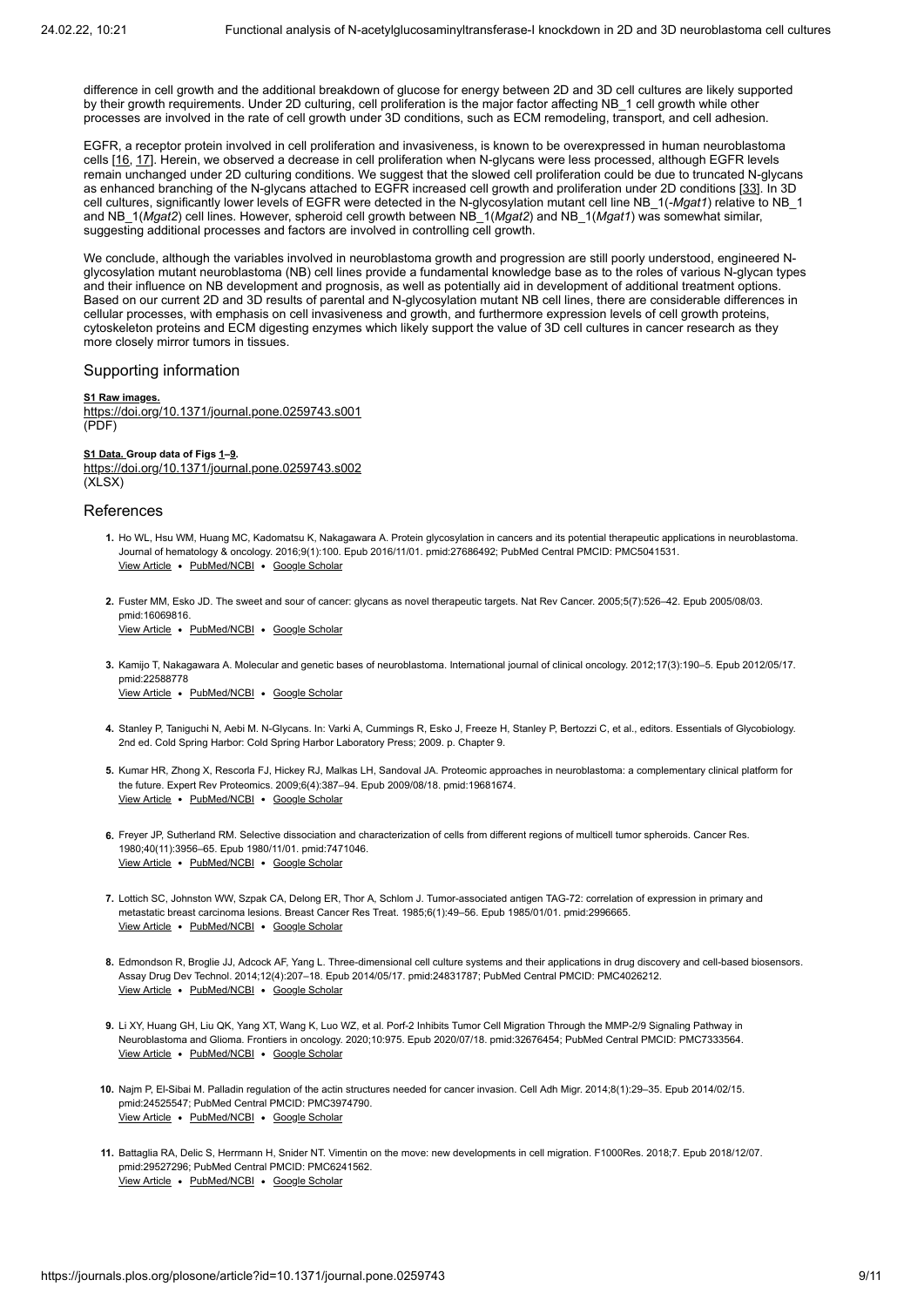- <span id="page-9-0"></span>**12.** 2011;278(1):16–27. Epub 2010/11/20. pmid:21087457. Gialeli C, Theocharis AD, Karamanos NK. Roles of matrix metalloproteinases in cancer progression and their pharmacological targeting. Febs j.
- [View Article](https://doi.org/10.1111/j.1742-4658.2010.07919.x) . [PubMed/NCBI](http://www.ncbi.nlm.nih.gov/pubmed/21087457) . [Google Scholar](http://scholar.google.com/scholar?q=Roles+of+matrix+metalloproteinases+in+cancer+progression+and+their+pharmacological+targeting+Gialeli+2011)
- <span id="page-9-1"></span>**13.** Boukhelifa M, Parast MM, Valtschanoff JG, LaMantia AS, Meeker RB, Otey CA. A role for the cytoskeleton-associated protein palladin in neurite [View Article](https://doi.org/10.1091/mbc.12.9.2721) . [PubMed/NCBI](http://www.ncbi.nlm.nih.gov/pubmed/11553711) . [Google Scholar](http://scholar.google.com/scholar?q=A+role+for+the+cytoskeleton-associated+protein+palladin+in+neurite+outgrowth+Boukhelifa+2001) outgrowth. Mol Biol Cell. 2001;12(9):2721–9. Epub 2001/09/13. pmid:11553711; PubMed Central PMCID: PMC59707.
- <span id="page-9-2"></span>**14.** Rogel MR, Soni PN, Troken JR, Sitikov A, Trejo HE, Ridge KM. Vimentin is sufficient and required for wound repair and remodeling in alveolar epithelial [View Article](https://doi.org/10.1096/fj.10-170795) . [PubMed/NCBI](http://www.ncbi.nlm.nih.gov/pubmed/21803859) . [Google Scholar](http://scholar.google.com/scholar?q=Vimentin+is+sufficient+and+required+for+wound+repair+and+remodeling+in+alveolar+epithelial+cells+Rogel+2011) cells. Faseb j. 2011;25(11):3873–83. Epub 2011/08/02. pmid:21803859; PubMed Central PMCID: PMC3205840.
- <span id="page-9-3"></span>**15.** Altenberg B, Greulich KO. Genes of glycolysis are ubiquitously overexpressed in 24 cancer classes. Genomics. 2004;84(6):1014–20. Epub 2004/11/10. pmid:15533718.

[View Article](https://doi.org/10.1016/j.ygeno.2004.08.010) • [PubMed/NCBI](http://www.ncbi.nlm.nih.gov/pubmed/15533718) • [Google Scholar](http://scholar.google.com/scholar?q=Genes+of+glycolysis+are+ubiquitously+overexpressed+in+24+cancer+classes+Altenberg+2004)

- <span id="page-9-17"></span>**16.** Ho R, Minturn JE, Hishiki T, Zhao H, Wang Q, Cnaan A, et al. Proliferation of human neuroblastomas mediated by the epidermal growth factor receptor. [View Article](https://doi.org/10.1158/0008-5472.CAN-04-2426) · [PubMed/NCBI](http://www.ncbi.nlm.nih.gov/pubmed/16267010) · [Google Scholar](http://scholar.google.com/scholar?q=Proliferation+of+human+neuroblastomas+mediated+by+the+epidermal+growth+factor+receptor+Ho+2005) Cancer Res. 2005;65(21):9868–75. Epub 2005/11/04. pmid:16267010.
- <span id="page-9-4"></span>**17.** Zheng C, Shen R, Li K, Zheng N, Zong Y, Ye D, et al. Epidermal growth factor receptor is overexpressed in neuroblastoma tissues and cells. Acta [View Article](https://doi.org/10.1093/abbs/gmw064) • [PubMed/NCBI](http://www.ncbi.nlm.nih.gov/pubmed/27353319) • [Google Scholar](http://scholar.google.com/scholar?q=Epidermal+growth+factor+receptor+is+overexpressed+in+neuroblastoma+tissues+and+cells+Zheng+2016) biochimica et biophysica Sinica. 2016;48(8):762–7. Epub 2016/06/30. pmid:27353319.
- <span id="page-9-5"></span>**18.** Hall MK, Whitman AA, Weidner DA, Schwalbe RA. Knockdown of N-Acetylglucosaminyltransferase-II Reduces Matrix Metalloproteinase 2 Activity and [View Article](https://doi.org/10.3390/biology9040071) . [PubMed/NCBI](http://www.ncbi.nlm.nih.gov/pubmed/32260356) . [Google Scholar](http://scholar.google.com/scholar?q=Knockdown+of+N-Acetylglucosaminyltransferase-II+Reduces+Matrix+Metalloproteinase+2+Activity+and+Suppresses+Tumorigenicity+in+Neuroblastoma+Cell+Line+Hall+2020) Suppresses Tumorigenicity in Neuroblastoma Cell Line. Biology (Basel). 2020;9(4). Epub 2020/04/09. pmid:32260356; PubMed Central PMCID: PMC7236022.
- <span id="page-9-6"></span>**19.** Hall MK, Weidner DA, Dayal S, Pak E, Murashov AK, Schwalbe RA. Membrane Distribution and Activity of a Neuronal Voltage-Gated K+ Channel is [View Article](https://doi.org/10.4172/2168-958X.1000128) • [PubMed/NCBI](http://www.ncbi.nlm.nih.gov/pubmed/30271698) • [Google Scholar](http://scholar.google.com/scholar?q=Membrane+Distribution+and+Activity+of+a+Neuronal+Voltage-Gated+K%2B+Channel+is+Modified+by+Replacement+of+Complex+Type+N-Glycans+with+Hybrid+Type+Hall+2017) Modified by Replacement of Complex Type N-Glycans with Hybrid Type. Journal of glycobiology. 2017;6(3). Epub 2017/01/01. pmid:30271698; PubMed Central PMCID: PMC6157612.
- <span id="page-9-7"></span>**20.** Hall MK, Weidner DA, Whitman AA, Schwalbe RA. Lack of complex type N-glycans lessens aberrant neuronal properties. PLoS One. [View Article](https://doi.org/10.1371/journal.pone.0199202) · [PubMed/NCBI](http://www.ncbi.nlm.nih.gov/pubmed/29902282) · [Google Scholar](http://scholar.google.com/scholar?q=Lack+of+complex+type+N-glycans+lessens+aberrant+neuronal+properties+Hall+2018) 2018;13(6):e0199202. Epub 2018/06/15. pmid:29902282; PubMed Central PMCID: PMC6002081.
- <span id="page-9-8"></span>**21.** Kumar R, Yang J, Larsen RD, Stanley P. Cloning and expression of N-acetylglucosaminyltransferase I, the medial Golgi transferase that initiates complex N-linked carbohydrate formation. Proc Natl Acad Sci U S A. 1990;87(24):9948–52. Epub 1990/12/01. pmid:1702225; PubMed Central PMCID: PMC55291.

[View Article](https://doi.org/10.1073/pnas.87.24.9948) . [PubMed/NCBI](http://www.ncbi.nlm.nih.gov/pubmed/1702225) . [Google Scholar](http://scholar.google.com/scholar?q=Cloning+and+expression+of+N-acetylglucosaminyltransferase+I%2C+the+medial+Golgi+transferase+that+initiates+complex+N-linked+carbohydrate+formation+Kumar+1990)

- <span id="page-9-9"></span>**22.** Berens EB, Holy JM, Riegel AT, Wellstein A. A Cancer Cell Spheroid Assay to Assess Invasion in a 3D Setting. Journal of visualized experiments: JoVE. [View Article](https://doi.org/10.3791/53409) . [PubMed/NCBI](http://www.ncbi.nlm.nih.gov/pubmed/26649463) . [Google Scholar](http://scholar.google.com/scholar?q=A+Cancer+Cell+Spheroid+Assay+to+Assess+Invasion+in+a+3D+Setting+Berens+2015) 2015;(105). Epub 2015/12/10. pmid:26649463; PubMed Central PMCID: PMC4692745.
- <span id="page-9-10"></span>**23.** Patnaik SK, Stanley P. Lectin-resistant CHO glycosylation mutants. Methods Enzymol. 2006;416:159–82. pmid:17113866. [View Article](https://doi.org/10.1016/S0076-6879(06)16011-5) · [PubMed/NCBI](http://www.ncbi.nlm.nih.gov/pubmed/17113866) · [Google Scholar](http://scholar.google.com/scholar?q=Lectin-resistant+CHO+glycosylation+mutants+Patnaik+2006)
- <span id="page-9-11"></span>**24.** Cummings R, Etzler M. Antibodies and Lectins in Glycan Analysis. In: Varki A, Cummings R, Esko J, Freeze H, Stanley P, Bertozzi C, et al., editors. Essentials of Glycobiology. 2nd ed. Cold Spring Harbor: Cold Spring Harbor Laboratory Press; 2009. p. Chapter 45.
- <span id="page-9-12"></span>**25.** Hu Y, Mayampurath A, Khan S, Cohen JK, Mechref Y, Volchenboum SL. N-linked glycan profiling in neuroblastoma cell lines. J Proteome Res. [View Article](https://doi.org/10.1021/pr5011718) · [PubMed/NCBI](http://www.ncbi.nlm.nih.gov/pubmed/25730103) · [Google Scholar](http://scholar.google.com/scholar?q=N-linked+glycan+profiling+in+neuroblastoma+cell+lines+Hu+2015) 2015;14(5):2074–81. Epub 2015/03/03. pmid:25730103; PubMed Central PMCID: PMC4516140.
- <span id="page-9-13"></span>**26.** Inamori K, Gu J, Ohira M, Kawasaki A, Nakamura Y, Nakagawa T, et al. High expression of N-acetylglucosaminyltransferase V in favorable [View Article](https://doi.org/10.1016/j.febslet.2005.12.089) . [PubMed/NCBI](http://www.ncbi.nlm.nih.gov/pubmed/16406367) . [Google Scholar](http://scholar.google.com/scholar?q=High+expression+of+N-acetylglucosaminyltransferase+V+in+favorable+neuroblastomas%3A+Involvement+of+its+effect+on+apoptosis+Inamori+2006) neuroblastomas: Involvement of its effect on apoptosis. FEBS Lett. 2006;580(2):627–32. pmid:16406367.
- <span id="page-9-14"></span>**27.** Page-McCaw A, Ewald AJ, Werb Z. Matrix metalloproteinases and the regulation of tissue remodelling. Nat Rev Mol Cell Biol. 2007;8(3):221–33. Epub [View Article](https://doi.org/10.1038/nrm2125) . [PubMed/NCBI](http://www.ncbi.nlm.nih.gov/pubmed/17318226) . [Google Scholar](http://scholar.google.com/scholar?q=Matrix+metalloproteinases+and+the+regulation+of+tissue+remodelling+Page-McCaw+2007) 2007/02/24. pmid:17318226; PubMed Central PMCID: PMC2760082.
- <span id="page-9-15"></span>**28.** Jiang Y, Jiao Y, Liu Y, Zhang M, Wang Z, Li Y, et al. Sinomenine Hydrochloride Inhibits the Metastasis of Human Glioblastoma Cells by Suppressing the [View Article](https://doi.org/10.3390/ijms19030844) . [PubMed/NCBI](http://www.ncbi.nlm.nih.gov/pubmed/29538296) . [Google Scholar](http://scholar.google.com/scholar?q=Sinomenine+Hydrochloride+Inhibits+the+Metastasis+of+Human+Glioblastoma+Cells+by+Suppressing+the+Expression+of+Matrix+Metalloproteinase-2%2F-9+and+Reversing+the+Endogenous+and+Exogenous+Epithelial-Mesenchymal+Transition+Jiang+2018) Expression of Matrix Metalloproteinase-2/-9 and Reversing the Endogenous and Exogenous Epithelial-Mesenchymal Transition. Int J Mol Sci. 2018;19(3). Epub 2018/03/15. pmid:29538296; PubMed Central PMCID: PMC5877705.
- <span id="page-9-16"></span>**29.** Xu XH, Liu QY, Li T, Liu JL, Chen X, Huang L, et al. Garcinone E induces apoptosis and inhibits migration and invasion in ovarian cancer cells. Sci Rep. 2017;7(1):10718. Epub 2017/09/08. pmid:28878295; PubMed Central PMCID: PMC5587559.